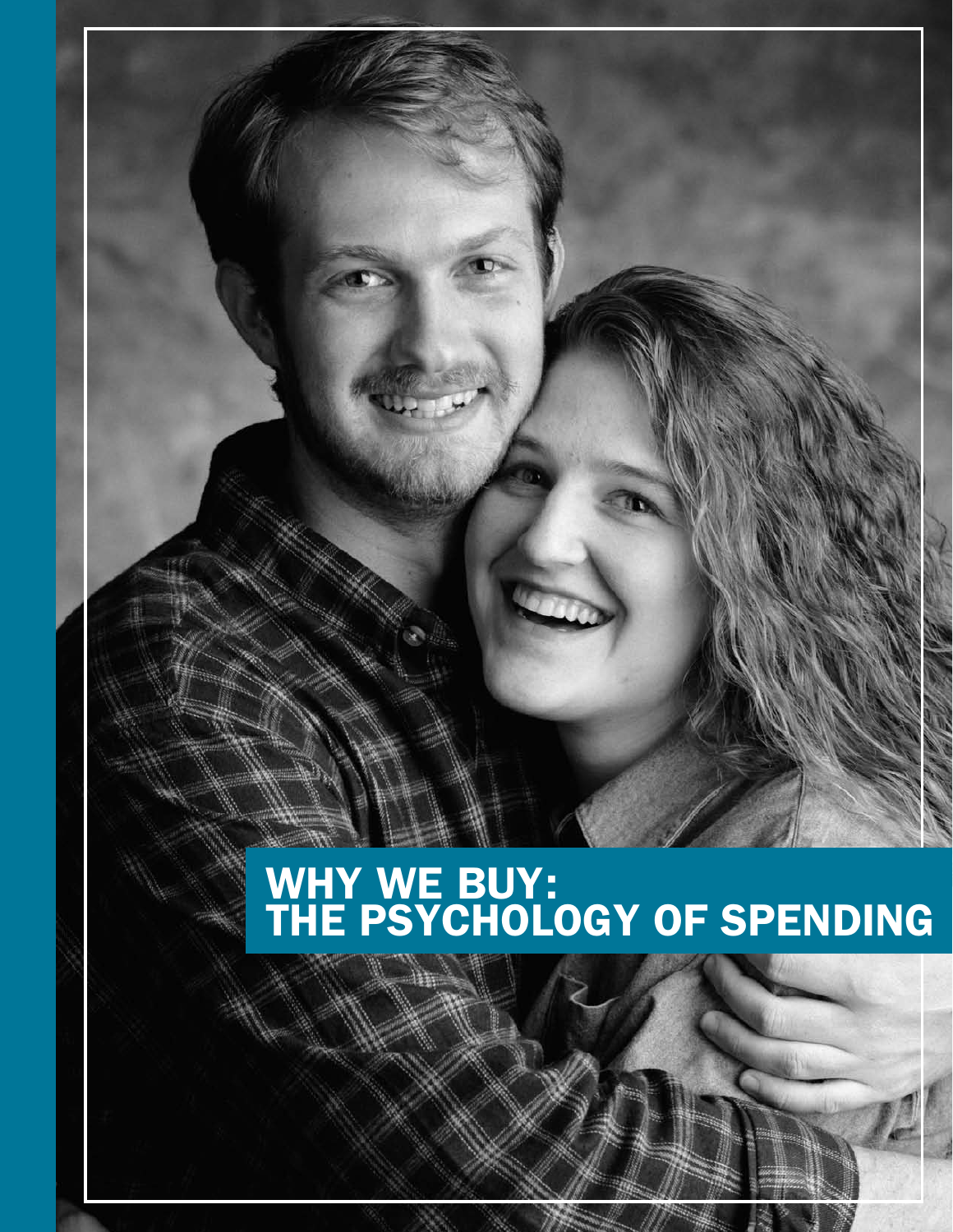Table of Contents -

| America - Spenders, Inc.                   | $\mathbf 1$    |
|--------------------------------------------|----------------|
| Resource Management                        | $\overline{2}$ |
| Who's Pushing Your Buttons?                | $\mathsf 3$    |
| Your Money Personality                     | 5              |
| Spend on Saving                            | $\mathsf 6$    |
| <b>Control Spending</b>                    |                |
| Know Yourself                              | 8              |
| Appendix A - How Do You Manage Your Money? | 10             |
| Appendix B - Instead of Shopping           | 12             |
|                                            |                |
|                                            |                |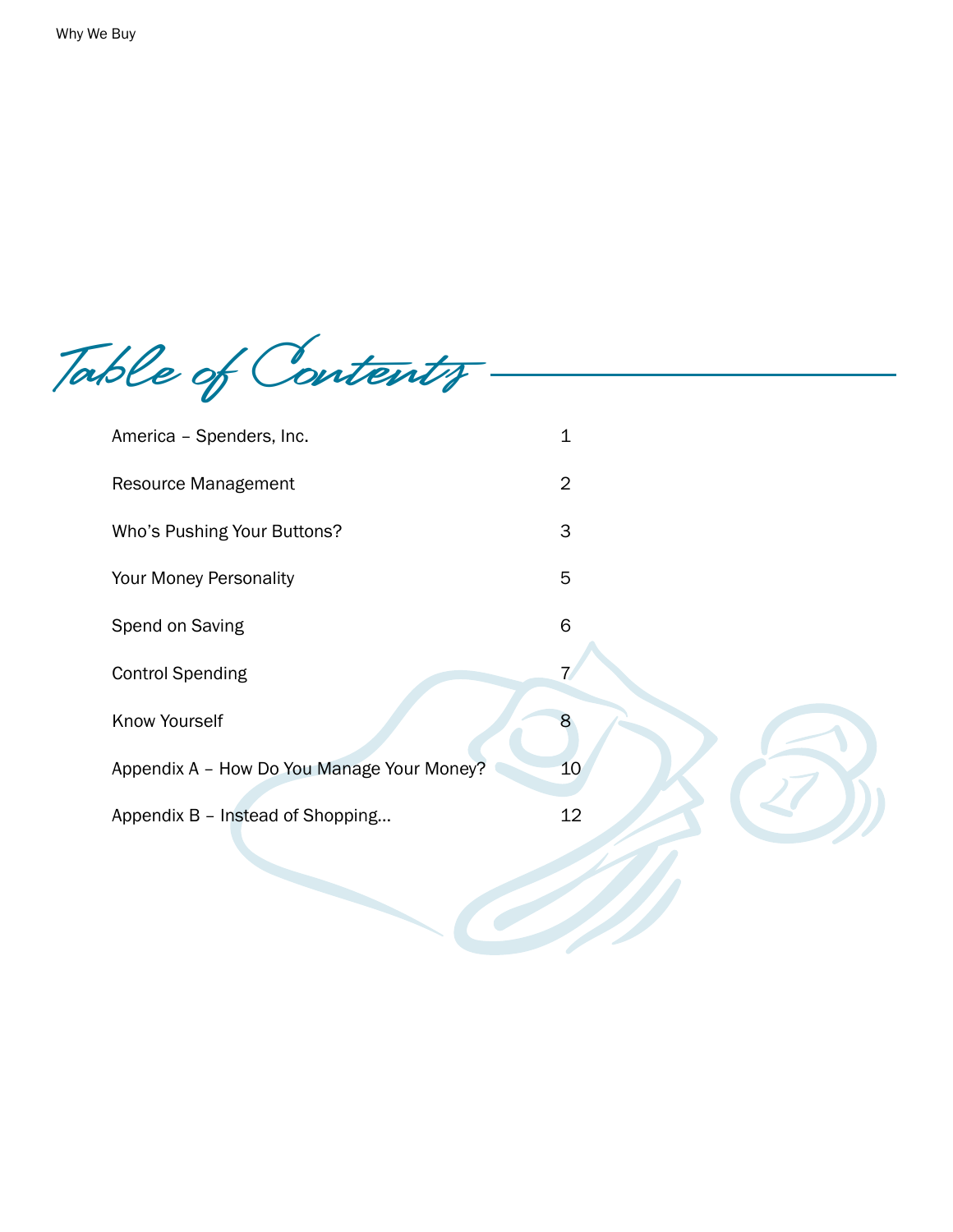W *hy we buy is a difficult question to answer. But, we have to start somewhere. Spending behavior is complex and many of us have never considered why we spend money the way we do. Once we have some of the basic tools to evaluate our spending, we can make more informed decisions about whether to spend or whether to save.*

# AMERICA – SPENDERS, INC.

Let's face it. We love to buy things here in America. And, as Americans, if we are going to do something, we go all the way. To our credit, we have the numbers to show that we have done real well in the buying game. Just take a look:

- ➤ Americans spend an average of 146 hours a year searching for things to buy, according to the Bureau of Labor Statistics
- ➤ A survey of 700 *Money* readers found that more than half had, in the previous six months, made a major purchase they regretted
- ➤ Two-thirds of all buys are unplanned according to marketing expert and author of *Call of the Mall*, Paco Underhill
- ➤ When we buy gifts for ourselves, we tend to spend more than we would if we were buying for someone else
- ➤ Kids as young as 18 months recognize product logos
- ➤ Kids watch an average of 40,000 TV commercials a year
- ➤ There are over 15,000,000 shopaholics in the United States
- ➤ According to a 2002 Stanford University study, there are an estimated 60 million Americans addicted to shopping
- ➤ Americans have one of the lowest savings rates among industrialized nations
- ➤ Americans rack up over \$2 trillion in credit card debt per year

*A mom tells her son that she doesn't have money to buy the toy. Her son responds saying, "Just put your card in that machine and it will give you money."*

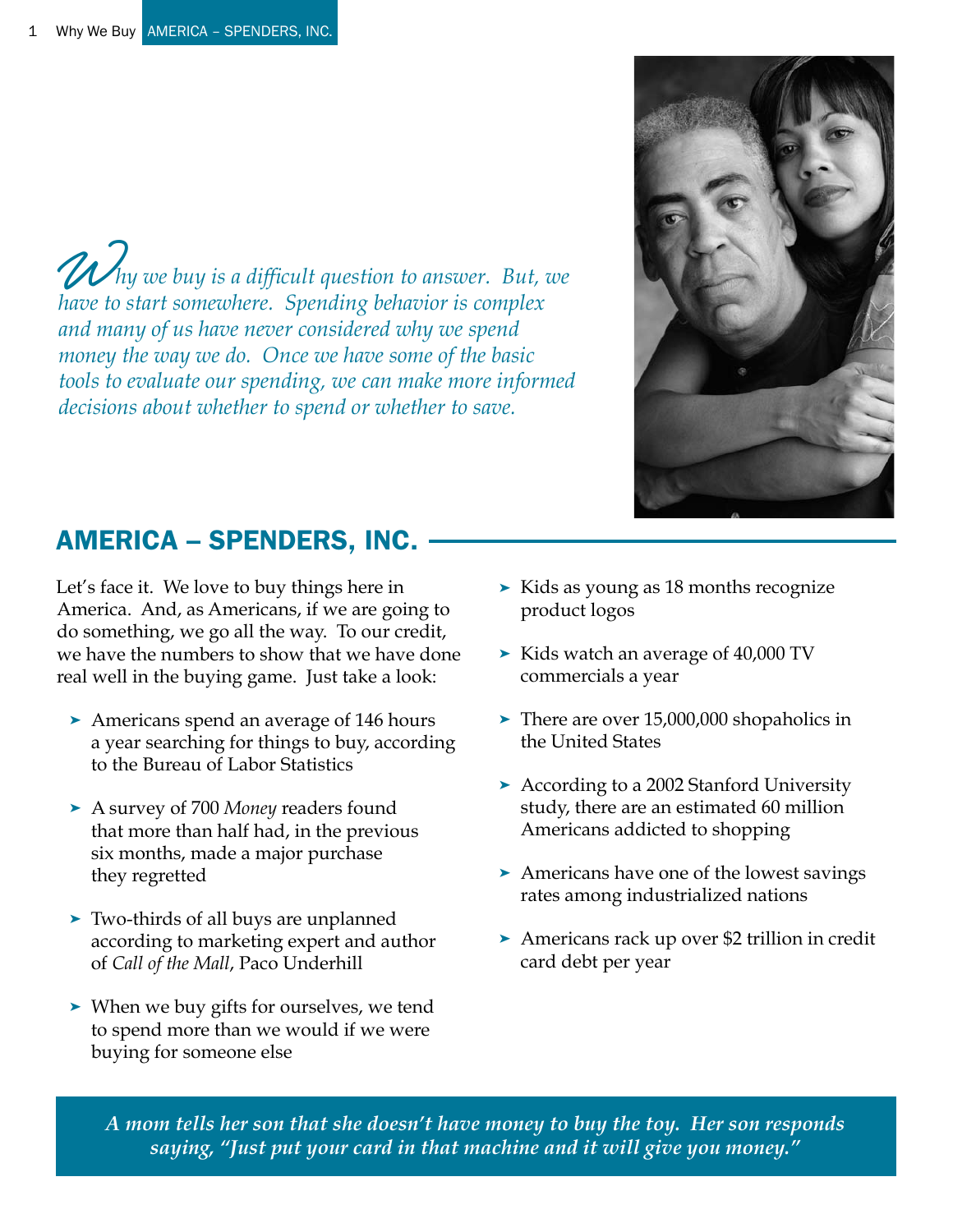### RESOURCE MANAGEMENT

Have you ever considered how you spend your valuable resources of time and money? The world would be a very different place to live in if we only bought what we needed to survive. Instead, we spend money on goods and services for other reasons that produce conscious or unconscious emotions. We spend in different ways and with different amounts. And, we spend a lot of time doing it.

Consider the way you spend time and money by doing the following exercise. You might find that you can make some changes in your life.

| What types of products and services do you enjoy spending money on?<br><u> 1989 - Johann Stoff, amerikansk politiker (d. 1989)</u><br><u> 1989 - Johann Stoff, amerikansk politiker (* 1908)</u><br><u> 1999 - Johann John Stone, meilicher Stone und der Stone und der Stone und der Stone und der Stone und der Sto</u><br>How are you a "good" spender?<br><u> 1999 - Johann Stoff, amerikansk politiker (d. 1989)</u><br><u> 1989 - Johann Stoff, amerikansk politiker (d. 1989)</u><br>How would you like to change your spending habits?<br><u> 1989 - Johann Barbara, martxa alemaniar arg</u> |                                                                                                                        |
|-------------------------------------------------------------------------------------------------------------------------------------------------------------------------------------------------------------------------------------------------------------------------------------------------------------------------------------------------------------------------------------------------------------------------------------------------------------------------------------------------------------------------------------------------------------------------------------------------------|------------------------------------------------------------------------------------------------------------------------|
|                                                                                                                                                                                                                                                                                                                                                                                                                                                                                                                                                                                                       |                                                                                                                        |
|                                                                                                                                                                                                                                                                                                                                                                                                                                                                                                                                                                                                       |                                                                                                                        |
|                                                                                                                                                                                                                                                                                                                                                                                                                                                                                                                                                                                                       |                                                                                                                        |
|                                                                                                                                                                                                                                                                                                                                                                                                                                                                                                                                                                                                       |                                                                                                                        |
|                                                                                                                                                                                                                                                                                                                                                                                                                                                                                                                                                                                                       |                                                                                                                        |
|                                                                                                                                                                                                                                                                                                                                                                                                                                                                                                                                                                                                       |                                                                                                                        |
|                                                                                                                                                                                                                                                                                                                                                                                                                                                                                                                                                                                                       |                                                                                                                        |
|                                                                                                                                                                                                                                                                                                                                                                                                                                                                                                                                                                                                       |                                                                                                                        |
|                                                                                                                                                                                                                                                                                                                                                                                                                                                                                                                                                                                                       |                                                                                                                        |
|                                                                                                                                                                                                                                                                                                                                                                                                                                                                                                                                                                                                       |                                                                                                                        |
|                                                                                                                                                                                                                                                                                                                                                                                                                                                                                                                                                                                                       |                                                                                                                        |
|                                                                                                                                                                                                                                                                                                                                                                                                                                                                                                                                                                                                       |                                                                                                                        |
|                                                                                                                                                                                                                                                                                                                                                                                                                                                                                                                                                                                                       |                                                                                                                        |
|                                                                                                                                                                                                                                                                                                                                                                                                                                                                                                                                                                                                       |                                                                                                                        |
|                                                                                                                                                                                                                                                                                                                                                                                                                                                                                                                                                                                                       |                                                                                                                        |
|                                                                                                                                                                                                                                                                                                                                                                                                                                                                                                                                                                                                       |                                                                                                                        |
|                                                                                                                                                                                                                                                                                                                                                                                                                                                                                                                                                                                                       |                                                                                                                        |
|                                                                                                                                                                                                                                                                                                                                                                                                                                                                                                                                                                                                       | <u> 1989 - Johann Stoff, deutscher Stoffen und der Stoffen und der Stoffen und der Stoffen und der Stoffen und der</u> |
| $\bullet$ , and the contract of the contract of the contract of the contract of the contract of the contract of the contract of the contract of the contract of the contract of the contract of the contract of the contract of th                                                                                                                                                                                                                                                                                                                                                                    |                                                                                                                        |
|                                                                                                                                                                                                                                                                                                                                                                                                                                                                                                                                                                                                       |                                                                                                                        |
|                                                                                                                                                                                                                                                                                                                                                                                                                                                                                                                                                                                                       |                                                                                                                        |

*"Chaaarge it!!"*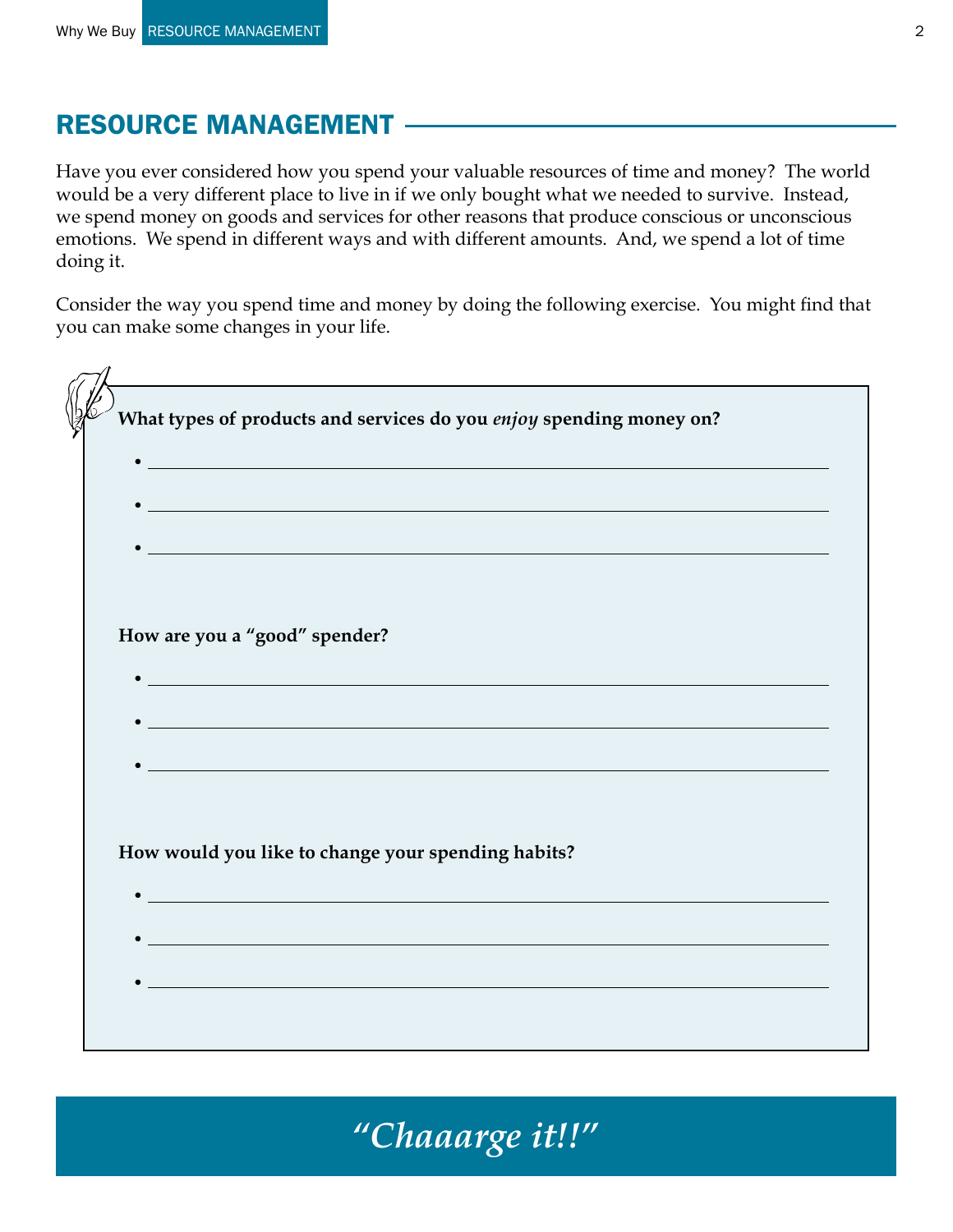# WHO'S PUSHING YOUR BUTTONS?

When the economy is not doing very well, we, as consumers, are encouraged to go out and spend. But, what influences our spending behavior? What is it that gets us to open our wallets? It must be more than politicians telling us to do our civic duty of spending to help the national economy. Well, in fact, it is.

We tend to make purchases on things that fulfill desires and make us feel a certain way. If you want to change a spending behavior, it helps to understand what, and who is pushing your buying buttons. Consider these influences:

- ➤ **Advertising** You might not think that all of those advertisements are targeting you, but they are. Advertisers spend millions of dollars to determine what will make you buy. They use "pscychographics" — the study of lifestyle, ambitions and world-view to help marketers focus on specific psychological triggers. Once they identify those triggers, they design ads to encourage you to buy for reasons that you can't explain.
- ➤ **Shopping as Experience** For many people, going shopping is an outing. You might not plan on buying anything, but it's fun to shop. Marketers know this and they create shopping environments to not only make shopping fun, but also to make you buy. Take the mall for example. You might go there with your friends and make it a social activity. You might go there with your children for entertainment. Marketers create the mall environment in such a way to keep you there as long as possible because they know that the longer you stay there, the better the chance you'll buy something. So, when you smell pleasing aromas and listen to calming music, and stroll through the miles of aisles at the mall, remember it is all designed to make you buy.
- ➤ **The Media** We all know that the lifestyles presented in television and movies are not a reality for a majority of Americans. And yet, these images influence how we envision our level of success. In other words, we want to be like those we see in the media. If you don't believe it, think about fashions and how they are introduced and adopted.
- ➤ **The Proliferation of Consumer Goods** In America, we have the richest poorest people in the world. Even those of low to modest means have many material things. Stores in America are chock full of a seemingly limitless variety of goods. Whether it's linens, TVs or hammers, we have an endless selection of goods that are in the price range of the American consumer. What used to be a luxury is now a staple. And, because it's "affordable," we buy it.
- ➤ **Society** Success in our society is not defined by how much we volunteer to help others or how smart we are. Instead, success is defined by what we own, what we look like and how much money we make. We buy things to make ourselves look wealthier than we are so we can impress others. That is why producers have turned luxury items into affordable items. So, we can buy them. So, we can look good. And, so we can impress. Consider this: are people more apt to say to you, "Great job on that volunteer work you did." or "That's a nice sweater; where did you get it?"
- ➤ **Friends and Family** We have many external influences in our lives. Our families and friends expect us to act in a certain way when it comes to the use of our money. They want things from us. And we spend to fulfill their desires and to avoid conflict. It's hard to say "no" to our loved ones. So, we spend instead.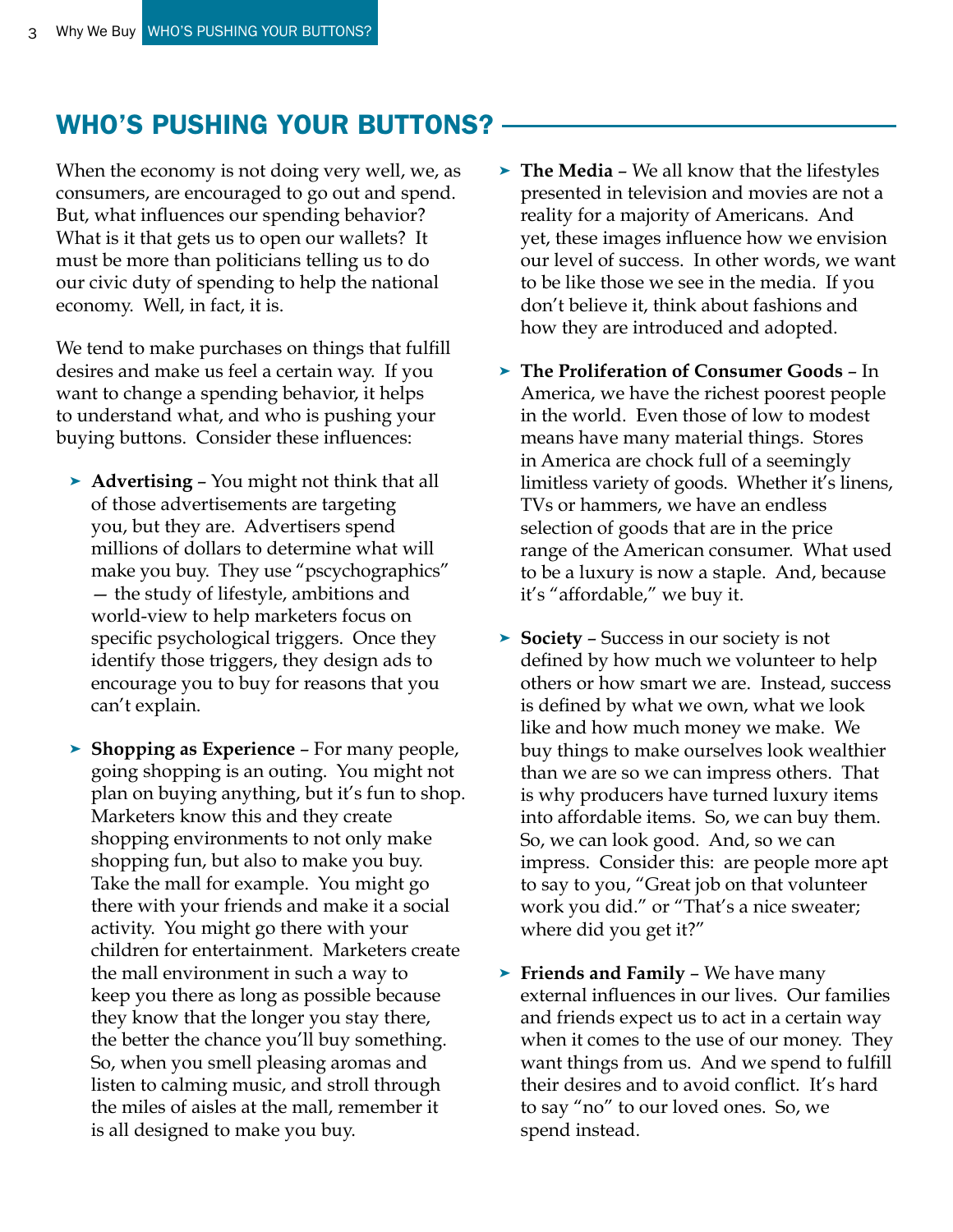➤ **Easy Credit** – Combine the proliferation of affordable goods with easy credit and you can understand why consumer spending is a large part of the American economy. If you're like most Americans, you've gone into a department store and been asked by the salesperson if you would like to apply for the store card to save 10% on your purchase. Retailers want you to have their card so you will come back and shop in their store. Consider the advertisements that you see that mention that you can get credit even if you've had bad credit in the past. Payday lending, cash advances, and high credit limits are all intended to help you buy more than you can afford.

Knowing and understanding these spending influences can help you if you are looking to make changes in your spending behavior.



*"No credit? No Problem. Come in today and we'll get you the car you deserve!!"*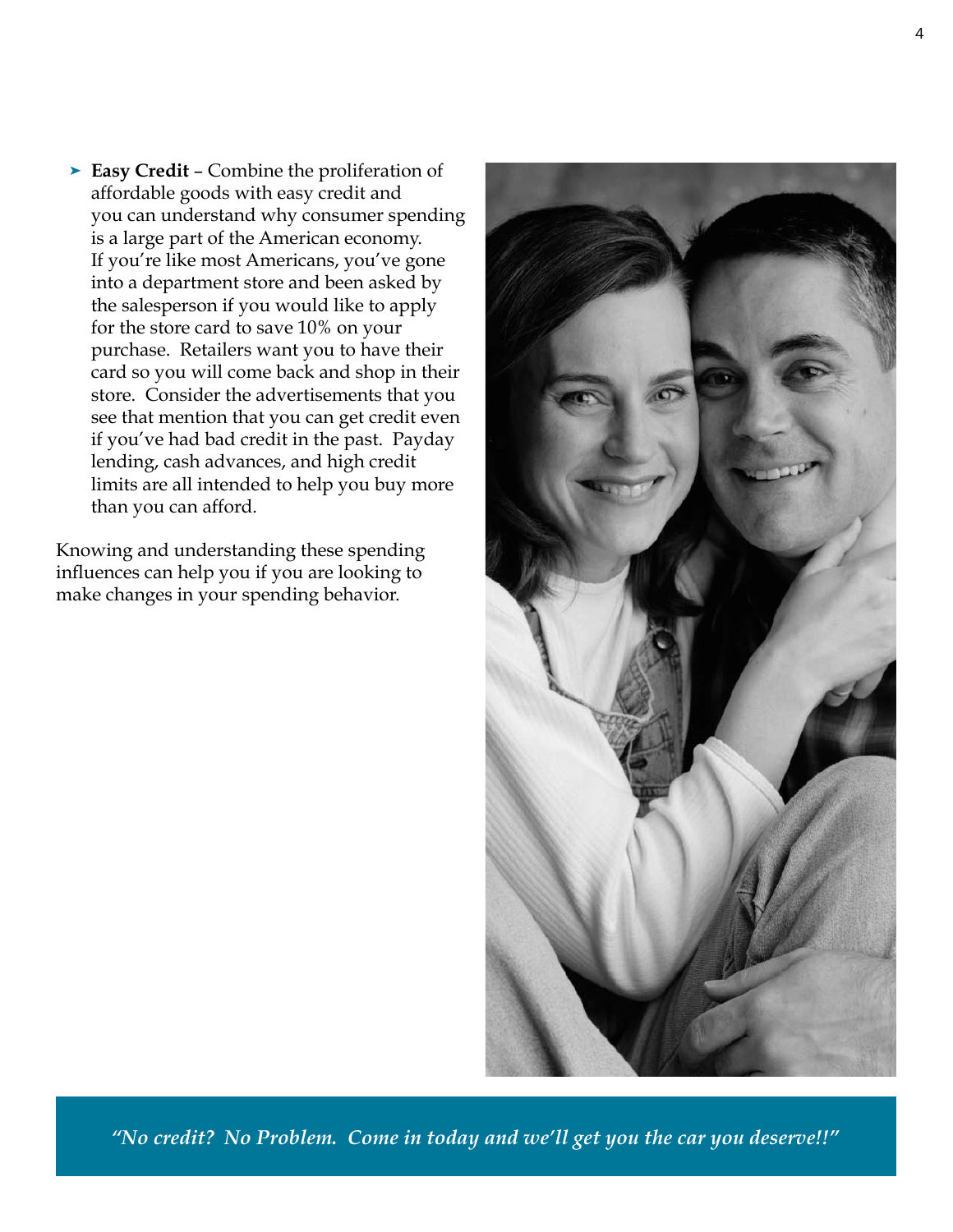# YOUR MONEY PERSONALITY

Have you ever wondered why you use money in a particular way? Many forces impact the development of your money personality. You make purchases to fulfill desires and to make yourself feel a certain way. Some spending influences include: advertising, media, society, friends, family, and easy credit. In addition, shopping has become an "experience" to enjoy and there are so many goods that are so affordable.

One way to evaluate your approach to money is to identify your attitudes about money. Where do you fit?

- ➤ **Hoarder** The hoarder likes to save, budget, and prioritize
- ➤ **Spender** The spender likes to spend
- ➤ **Planner** The planner is the nitty-gritty, take-it-one-step-at-a-time type
- ➤ **Dreamer** The dreamer hatches passionate schemes, but has no idea how to make them come true
- ➤ **Merger** The merger wants to pull all of the couple's money together
- ➤ **Separatist** The separatist wants at least some of his/her own money
- ➤ **Risk-taker** The risk-taker loves adventurous investing
- ➤ **Risk-avoider** The risk-avoider goes for the sure thing

You might find that your approach to money includes more than one profile. Take some time to know yourself better.



*"One key to moving forward is to know where you are starting from."*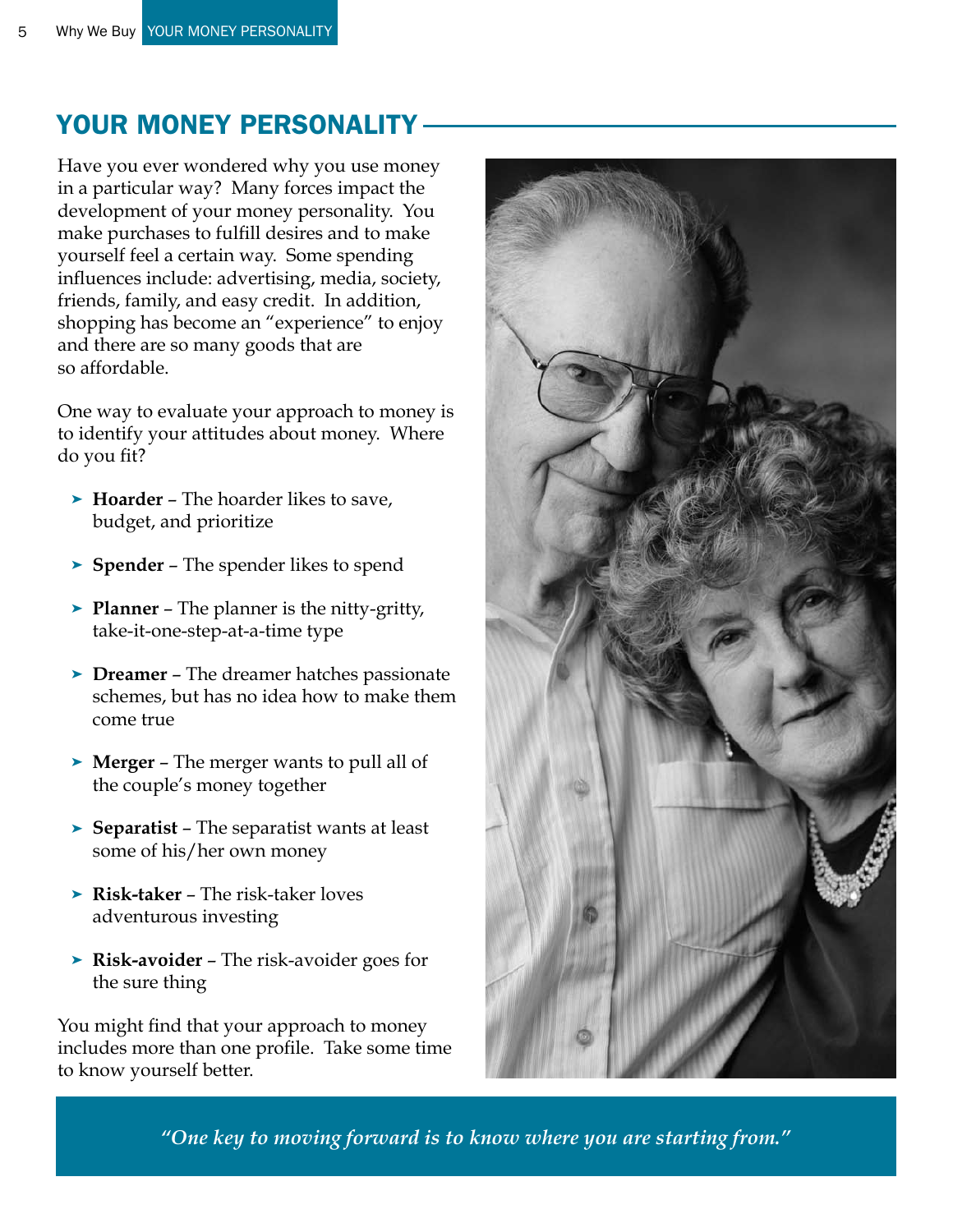### SPEND ON SAVING

You have probably heard the old saying, "The more you make, the more you spend." Well, it is true. Here is an example to illustrate it. Americans who are having trouble paying their bills find themselves with approximately 80% of their annual income in unsecured debt. This means that if they make \$30,000 per year, they have \$24,000 of unsecured debt. If they make \$50,000 per year, they have \$40,000 of unsecured debt. And, because the more we make, the more we spend, if they make \$100,000 per year, they have \$80,000 in unsecured debt.

Saving – just saying the word sounds good and it brings to mind financial success and achieving financial goals. And yet, for many Americans, saving money is a challenge.

Here's another saying that you might have heard, "Pay yourself first." As a rule of thumb, financial experts, families, friends and even strangers will encourage us to put aside some money in savings before we pay our bills. Problem is - many of us don't follow the advice. Instead, we pay our bills and at the end of the month there is no money to save.

What happens when you get a raise or a bonus? Do you put the extra money into a savings or retirement account? Do you pay off debt and accumulate no more? Too often, the more we make, the richer we feel and the more motivated we are to spend increasing amounts.

Here are some tips to help you get the most from your paycheck:

- 1. Live below your means. Choose the amount of your paycheck that you want to live on.
- 2. Deduct the difference between your net income and how much you will live on and have that amount automatically deposited into a savings account.
- 3. Make savings an expense. If you learn to love seeing your savings grow, you will love the expense called saving.



*"It's not how much you earn in your life — It's how much you spend that keeps you from achieving your goals."*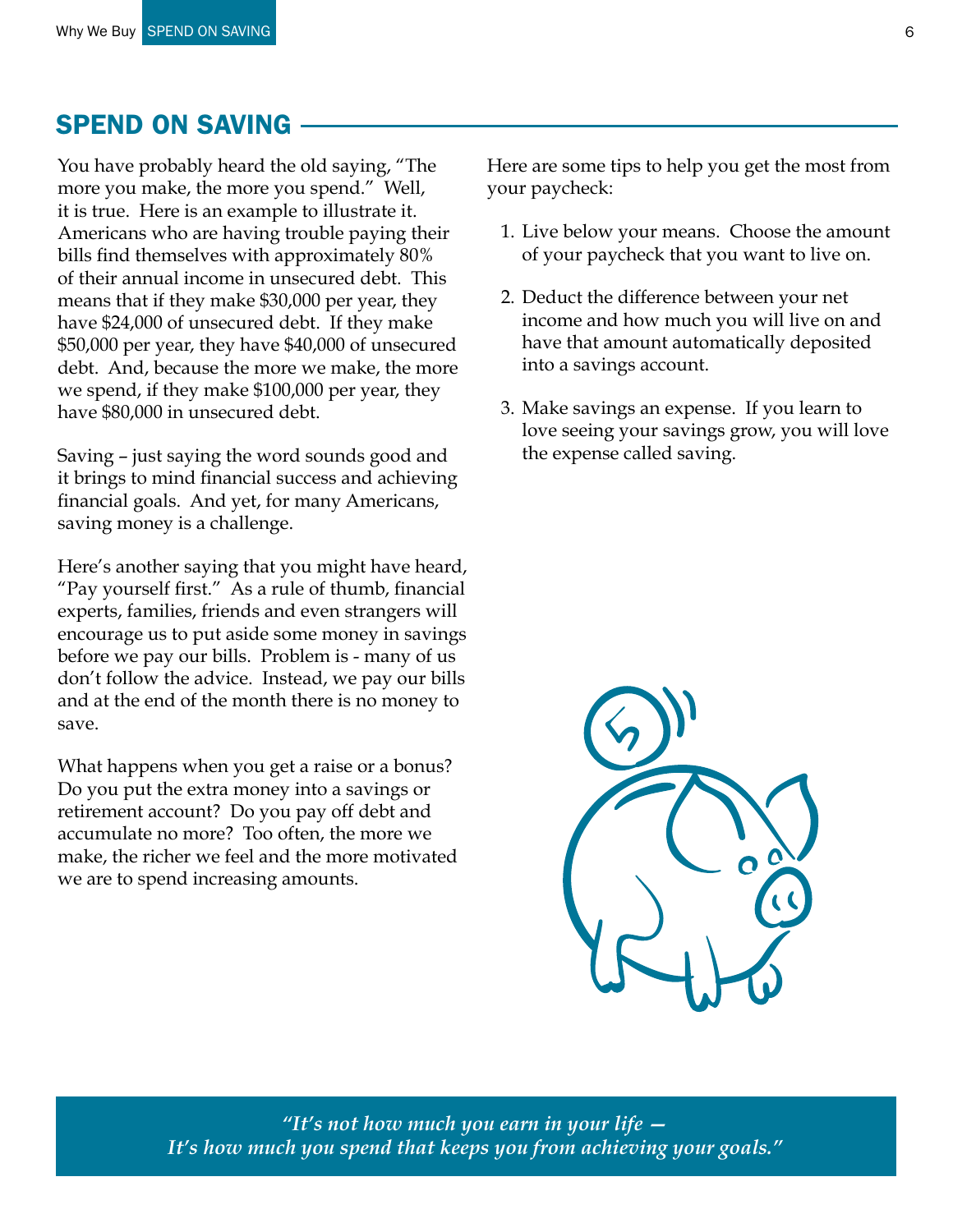## CONTROL SPENDING

You might be a person who does very well with your money. Your money management skills are serving you well. On the other hand, you might have some concern about your spending habits. Find out by taking the quiz in Appendix A – How Do You Manage Your Money?

Regardless of whether you are a controlled spender or an overspender, there are ways to improve your particular situation. If you are looking for some things to do instead of shopping, take a look at Appendix B – Instead of Shopping…



There are many tools and techniques to help make behavioral changes with spending habits. Here are a few:

- 1. **Stay clear** of the spots where you know that you spend lots of money
- 2. **Take a timeout** Create a policy for yourself that says, "I will always wait two weeks before I buy an item. I will think before I buy."
- 3. **Shop with a list** Most purchases that sabotage a spending plan are impulse buys. Using a list and sticking to it, will make splurging a thing of the past.
- 4. **You can still splurge** If you have an urge to spend, spend, spend, consider doing it at Goodwill instead of Saks Fifth Avenue. You might find that your urge is satisfied.
- 5. **Track your money** and use cash when you purchase items. You've worked hard for that money and sometimes it is more difficult to exchange cash when making a purchase.
- 6. **Call a friend** Just talking with a trusted person can help redirect your thoughts away from buying something.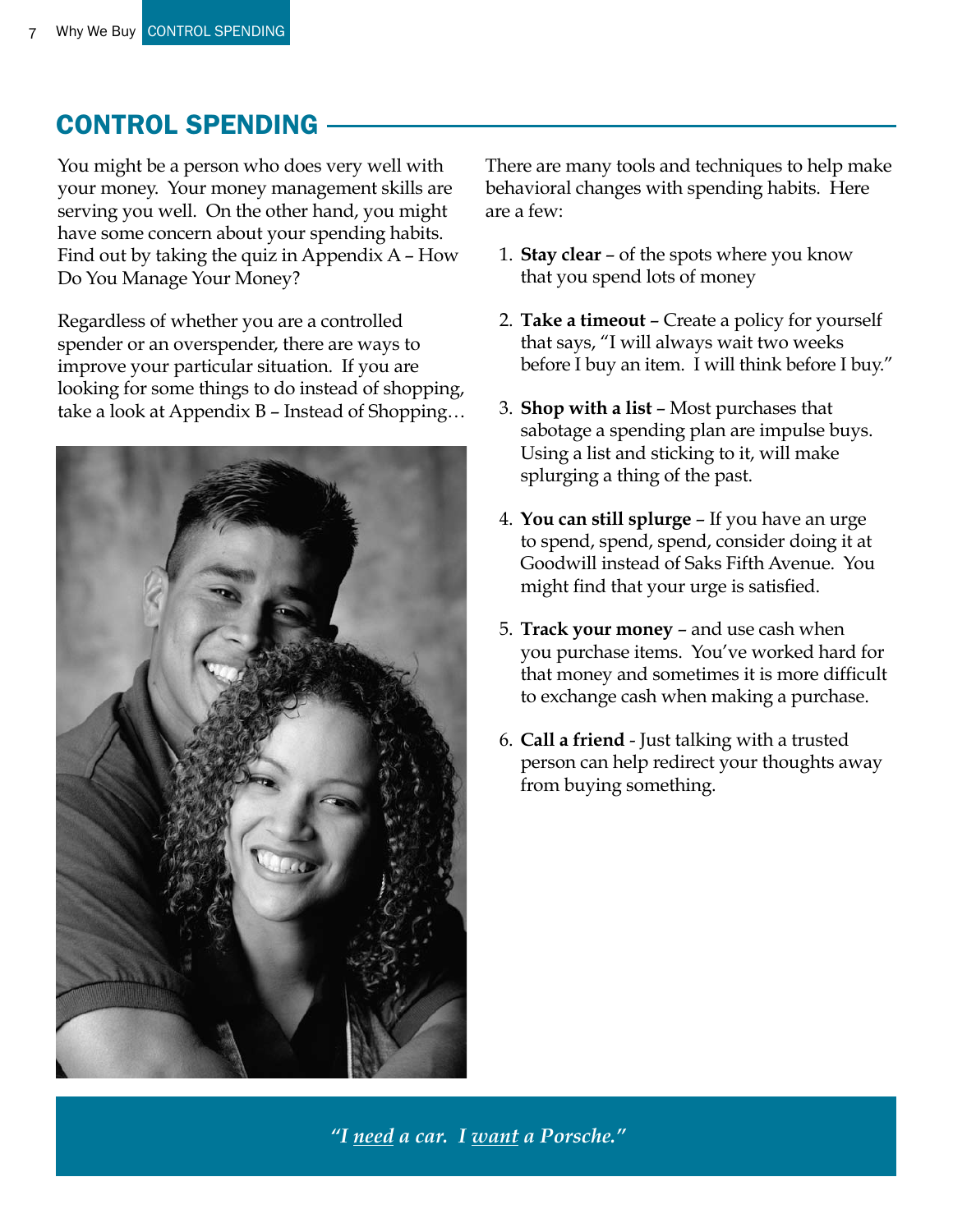### KNOW YOURSELF

Marketers would prefer that you shopped from a subconscious level. To fight back, ask yourself these questions before you buy:

- 1. Am I here for something other than what I am considering buying now?
- 2. Do I really need this product?
- 3. What are the underlying motives for making this purchase?
- 4. What else do I have that provides the same use?
- 5. Will I use this product?
- 6. Did I feel a need for this item before I saw it in the store?
- 7. Am I motivated to buy this because I like the setting I saw it in?
- 8. Did the salesperson influence my decision?
- 9. Do I have room in my house for this product?
- 10. What is the financial cost of this purchase and can I really afford it?
- 11. What will change if I wait to make the purchase?
- 12. What else will I have to give up in order to afford this?
- 13. Are there other costs associated with making this purchase?
	- a. Will it start an argument with my spouse?
	- b. Will it make me feel guilty?
	- c. Do I need to buy other matching items?
- 14. How do I feel right now?



*"I went shopping and saved \$55.20!" Yes, but how much did you spend?*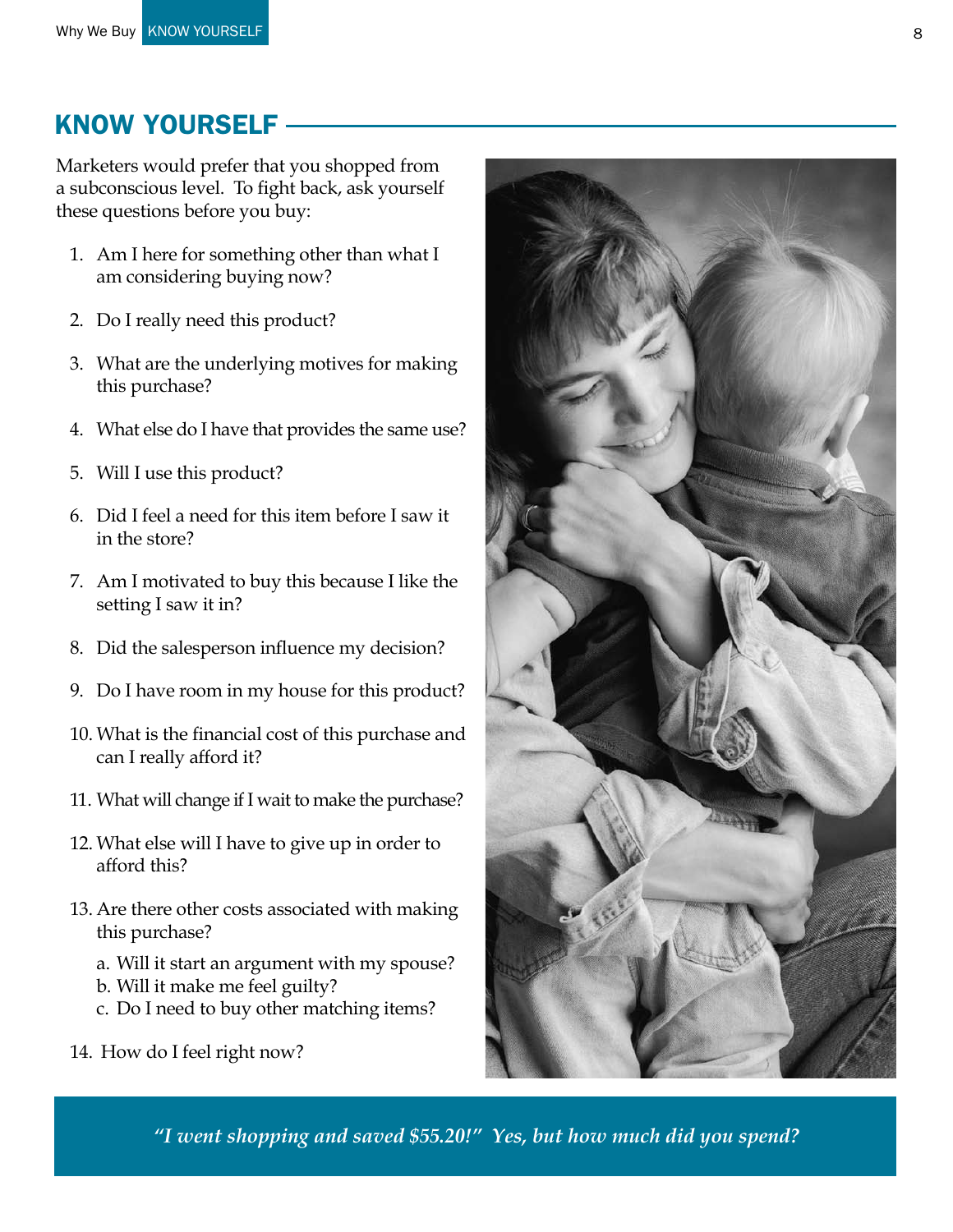Appendices

Appendix A - How Do You Manage Your Money? 10

Appendix B – Instead of Shopping... 12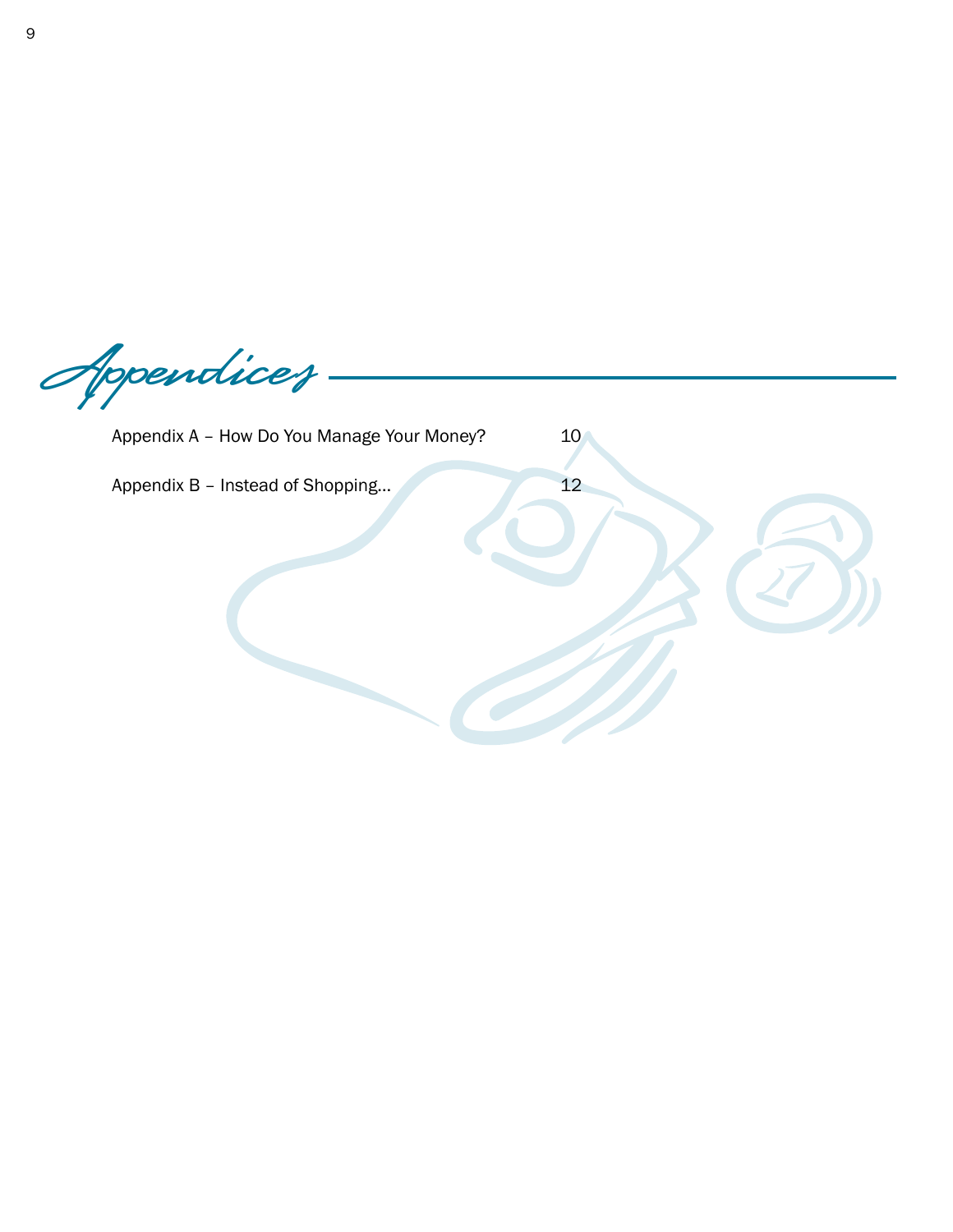### How Do You Manage Your Money?

Answer the following questions as truthfully as possible according to your present financial practices. Then check your score to determine your money management skills.

#### 1. I pay the rent/mortgage and utility bills on time.

| <b>Always</b> | <b>Sometimes</b> | - -<br><b>Never</b> |
|---------------|------------------|---------------------|
|---------------|------------------|---------------------|

#### 2. I save 10 percent of my net income.

| Always | <b>Sometimes</b> | <b>Never</b> |
|--------|------------------|--------------|
|--------|------------------|--------------|

#### 3. I try to keep three months of my net income in reserve for emergencies.

| <b>Always</b> | <b>Sometimes</b> | <b>Never</b> |
|---------------|------------------|--------------|
|---------------|------------------|--------------|

#### 4. I plan ahead for large expenses such as taxes and insurance.

| <b>Always</b> | <b>Sometimes</b> | <b>Never</b> |
|---------------|------------------|--------------|
|---------------|------------------|--------------|

#### 5. I set goals and keep a budget for my net income.

| . .<br><b>Always</b> | <b>Sometimes</b> | <b>Never</b> |
|----------------------|------------------|--------------|
|----------------------|------------------|--------------|

#### 6. I spend no more than 20 percent of my net income for credit payments, excluding home mortgage payments, but including car payments.

| <b>Always</b> | <b>Sometimes</b> | <b>Never</b> |
|---------------|------------------|--------------|
|---------------|------------------|--------------|

#### 7. I comparison shop for the purchase of most items.

#### 8. I keep track of my daily expenses.

| <b>Always</b> | <b>Sometimes</b> | . .<br><b>Never</b> |
|---------------|------------------|---------------------|
|---------------|------------------|---------------------|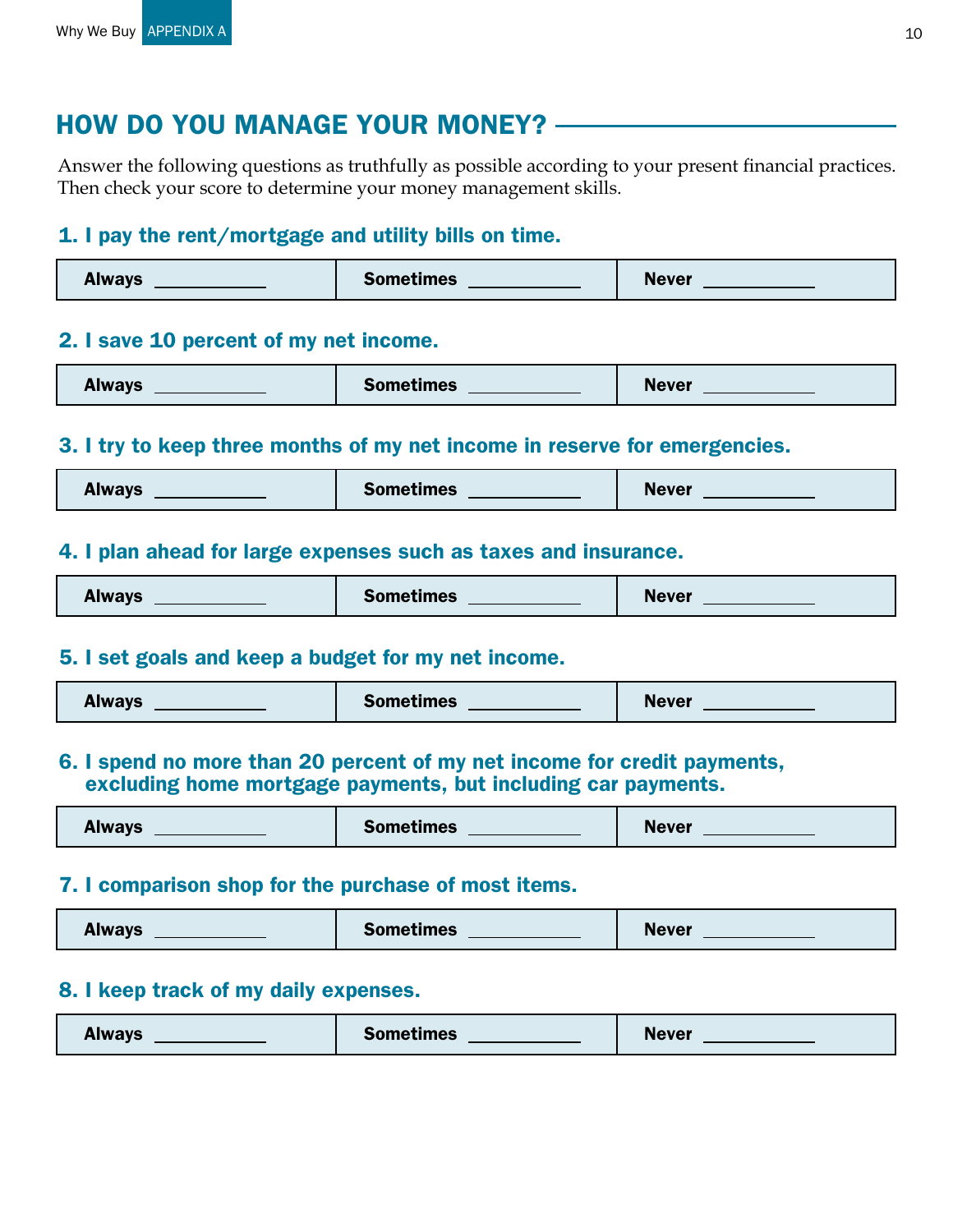#### 9. I balance my checkbook every month.

| <b>Always</b> | <b>Sometimes</b> | <b>Never</b> |
|---------------|------------------|--------------|
|---------------|------------------|--------------|

#### 10. I check my credit report once a year.

| <b>Always</b> | <b>Sometimes</b> | <b>Never</b> |
|---------------|------------------|--------------|
|---------------|------------------|--------------|

#### **Scoring**

To total your score: Give yourself 2 points for each ALWAYS; 1 point for each SOMETIMES; and 0 points for each NEVER.

**20-15** You are practicing good money management skills. To add to your financial knowledge, take advantage of the information available at the library or through the media or workshops.

**15-10** You are making an effort to improve your skills. Seek specific information about your financial issuers.

**10-0** You need to improve your money management skills.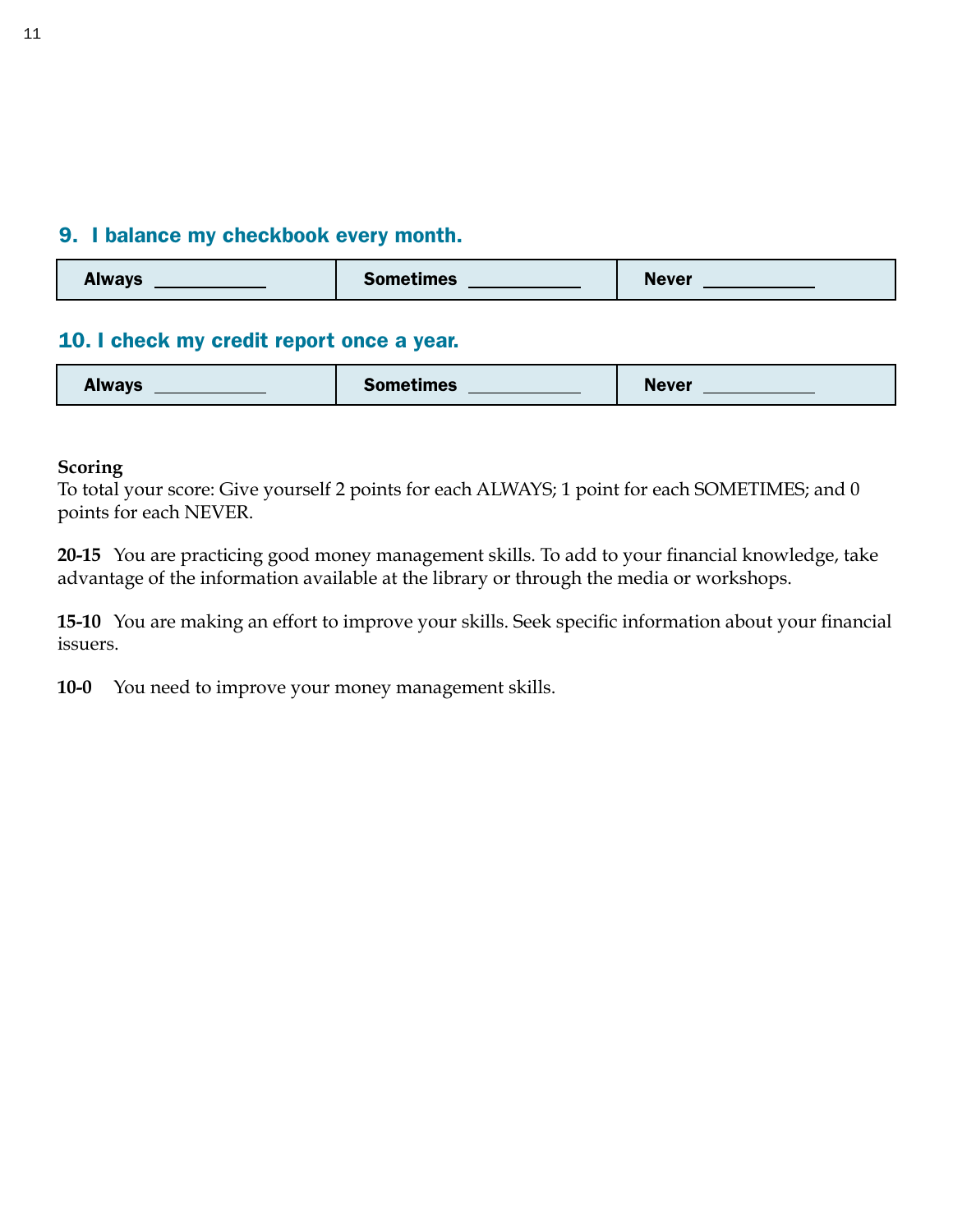## Instead of Shopping…

- ➤ Listen to your favorite music
- ➤ Enjoy a long, warm bubble bath
- $\blacktriangleright$  Go for a walk
- ➤ Relax outside
- ➤ Exercise
- ➤ Do stretching exercises
- ➤ Watch the sunset or sunrise
- ➤ Concentrate on a relaxing scene
- ➤ Write your thoughts and feelings in a personal journal
- ➤ Attend a favorite athletic event
- ➤ Read a special book or magazine
- ➤ Play a musical instrument
- ➤ Work with plants
- ➤ Learn a new skill
- ➤ See a special play, movie or concert
- ➤ Ride a bike or motorcycle
- ➤ Make a nutritious meal
- ➤ Draw or paint a picture
- ➤ Swim, float, wade or relax in a pool or at the beach
- ➤ Do aerobics or dance
- ➤ Visit a special place that you enjoy
- ➤ Take time to smell the roses, or any other flower that you enjoy
- ➤ Go horseback riding
- ➤ Enjoy a relaxing nap
- ➤ Visit a museum or art gallery
- ➤ Practice yoga
- ➤ Relax in a whirlpool or sauna
- ➤ Enjoy a cool, refreshing glass of water or fruit juice
- ➤ Enjoy the beauty of nature
- ➤ Play like you did as a child
- ➤ Star gaze
- ➤ Window shop
- ➤ Day dream
- ➤ Attend a special workshop
- ➤ Go sailing or paddle boating
- ➤ Create with clay or pottery
- $\blacktriangleright$  Pet an animal
- ➤ Watch your favorite TV show
- ➤ Write a poem
- ➤ Make a bouquet of flowers
- ➤ Relax and watch the clouds
- ➤ Visit a park, woods or forest
- ➤ Phone a special friend
- ➤ Picnic in a beautiful setting
- ➤ Enjoy a cup of coffee or tea
- ➤ Play a board game
- ➤ Participate in a hobby
- ➤ Spend time playing and laughing with your child
- ➤ Play a video game